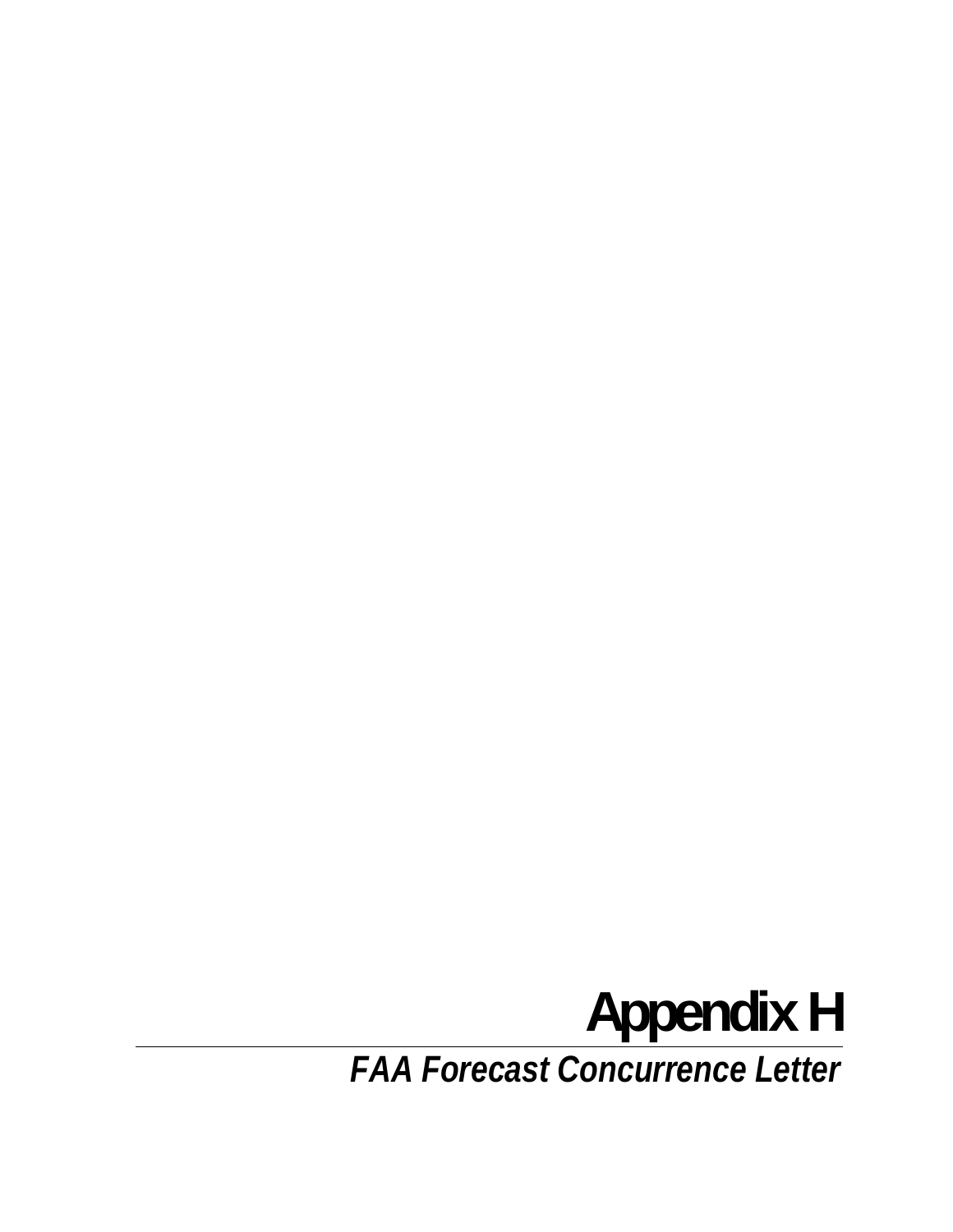## **DeGroot, Cheryl/CIN**

| Greg Phillips [GregP@flymissoula.com]<br>Monday, February 11, 2008 6:05 PM<br>van Woensel, John/CIN; Erion, Jon/CIN; DeGroot, Cheryl/CIN<br>FW: MSO draft Aeronautical Forecasts and GA development                                     |  |
|-----------------------------------------------------------------------------------------------------------------------------------------------------------------------------------------------------------------------------------------|--|
| Follow up<br>Orange                                                                                                                                                                                                                     |  |
|                                                                                                                                                                                                                                         |  |
|                                                                                                                                                                                                                                         |  |
| Missoula International Airport                                                                                                                                                                                                          |  |
| -----Original Message-----<br>From: Gary.Gates@faa.gov [mailto:Gary.Gates@faa.gov]<br>Sent: Thursday, February 07, 2008 3:45 PM<br>To: Greg Phillips<br>Cc: Cris Jensen<br>Subject: MSO draft Aeronautical Forecasts and GA development |  |
|                                                                                                                                                                                                                                         |  |
| I have reviewed the Master Plan forecasts received 1/31/08. I concur that the<br>aeronautical forecasts are reasonable and approve, subject to the following :                                                                          |  |
| The aeronautical forecasting period should extend to 2028 (20 years from the Master Plan<br>date, interim dates 2013, 2018).                                                                                                            |  |
|                                                                                                                                                                                                                                         |  |

Big Sky Airlines is soon to be replaced by Great Lakes, this may change the aircraft fleet for this carrier at MSO ?

Was the aviation growth in Ravalli County considered in the MSO GA growth projections ? Given the tremendous GA growth in the south service area, how would this affect GA activity at MSO if there is additional hangar and apron space to accommodate the demand ? Hamilton is our busiest GA airport in the state (most based aircraft, including a substantial number of business turbo prop and small jet aircraft), Stevensville in the top 5. Both airports are severely constrained, which could result in more use at MSO provided expansion of GA facilities.

We also reviewed the draft GA development alternatives and had the following comments:

The Minuteman development looks like it could be a line of sight issue with the ATCT until it is relocated ? The proposed hangars immediately west of the deicing pad, limit potential apron expansion to the west. You may want to preserve this space as future apron expansion and consider the west side of "G" or immediately south of Minuteman for short term hangar development.

Not sure why the "horse shoe" type of apron or taxiway fronting hangars west of T/W "G". This area may be more efficiently developed with a cluster of individual or T-hangars with taxilanes running east/west, similar to the east side of "G".

TSA should provide comment about securing GA (vehicular access etc) into the interior airfield, close proximity to the runway environment etc.